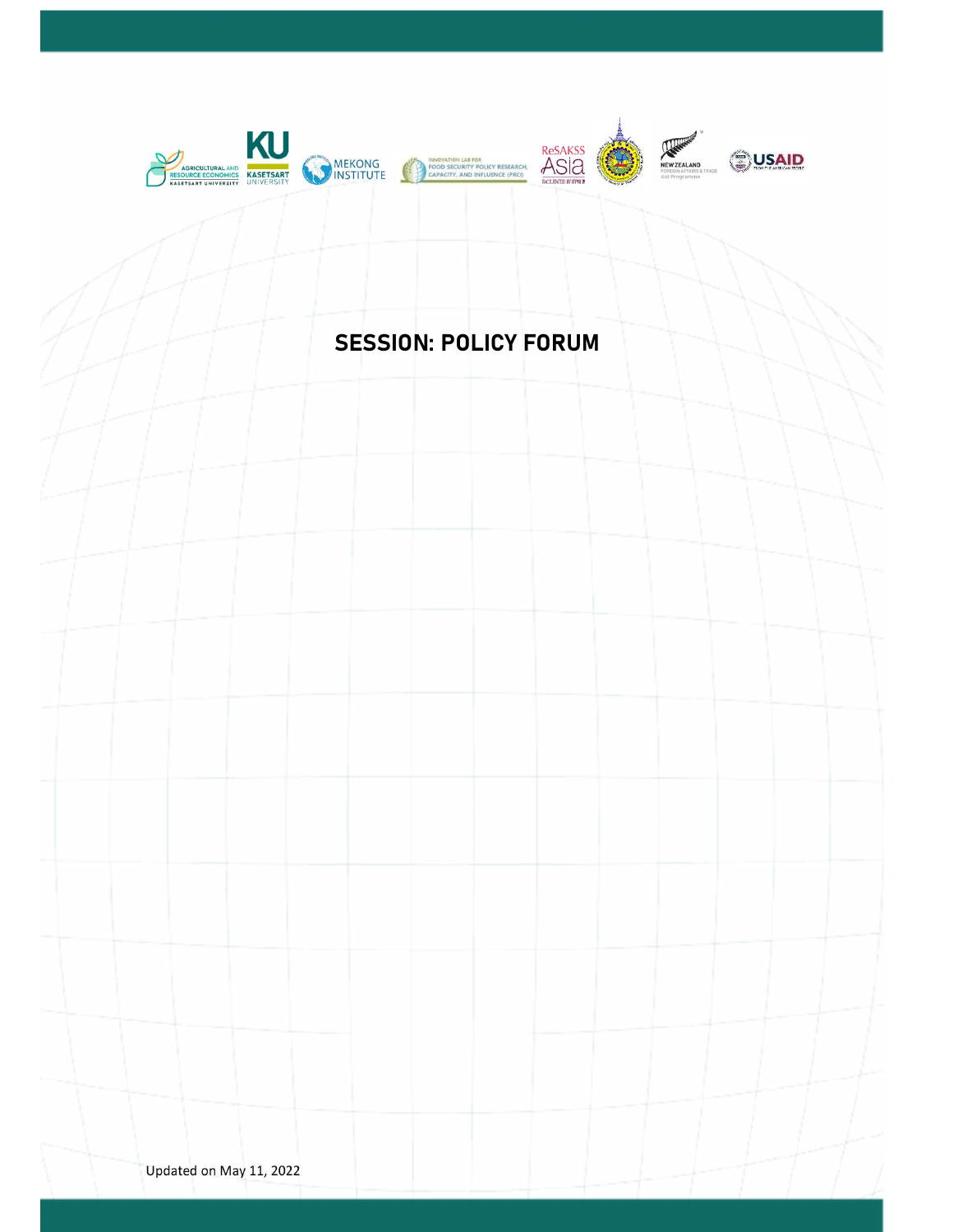

## Dr. Nipon Poapongsakorn, Ph.D. Distinguished Fellow, Thailand Development Research Institute Foundation

Dr. Nipon Poapongsakorn is a Distinguished Fellow and former President of the Thailand Development Research Institute Foundation. Earlier, he was Associate Professor and Dean of the Faculty of Economics, Thammasat University, Thailand.

Dr. Nipon Poapongsakorn is the author of over 200 research projects and publications related to agricultural policies, focusing specifically on water management and climate change; rural credit markets; labor economics and human resources; trade, competition and industrial policies; and anti-corruption and conflicts of interest policy. His on-going research focuses on smart farming and technology policy, and the future of small farmers.

Dr. Nipon Poapongsakorn has advised the Thai government, the Asian Development Bank and the World Bank on various issues ranging from rice price and agricultural policies to education and industrial policy, to trade strategies.

He has held leadership positions or been a member of numerous national or international associations that work on agricultural development, including the Asian Society of Agricultural Economists, the Asia Pacific Agricultural Policy Forum, Thailand's National Rice Policy Committee, and the Thai Economics Society, to name just a few.

Dr. Poapongsakorn received his Master's in Economics from Middle Tennessee State University, USA, and his Ph.D. in Economics from the University of Hawaii, Manoa, USA.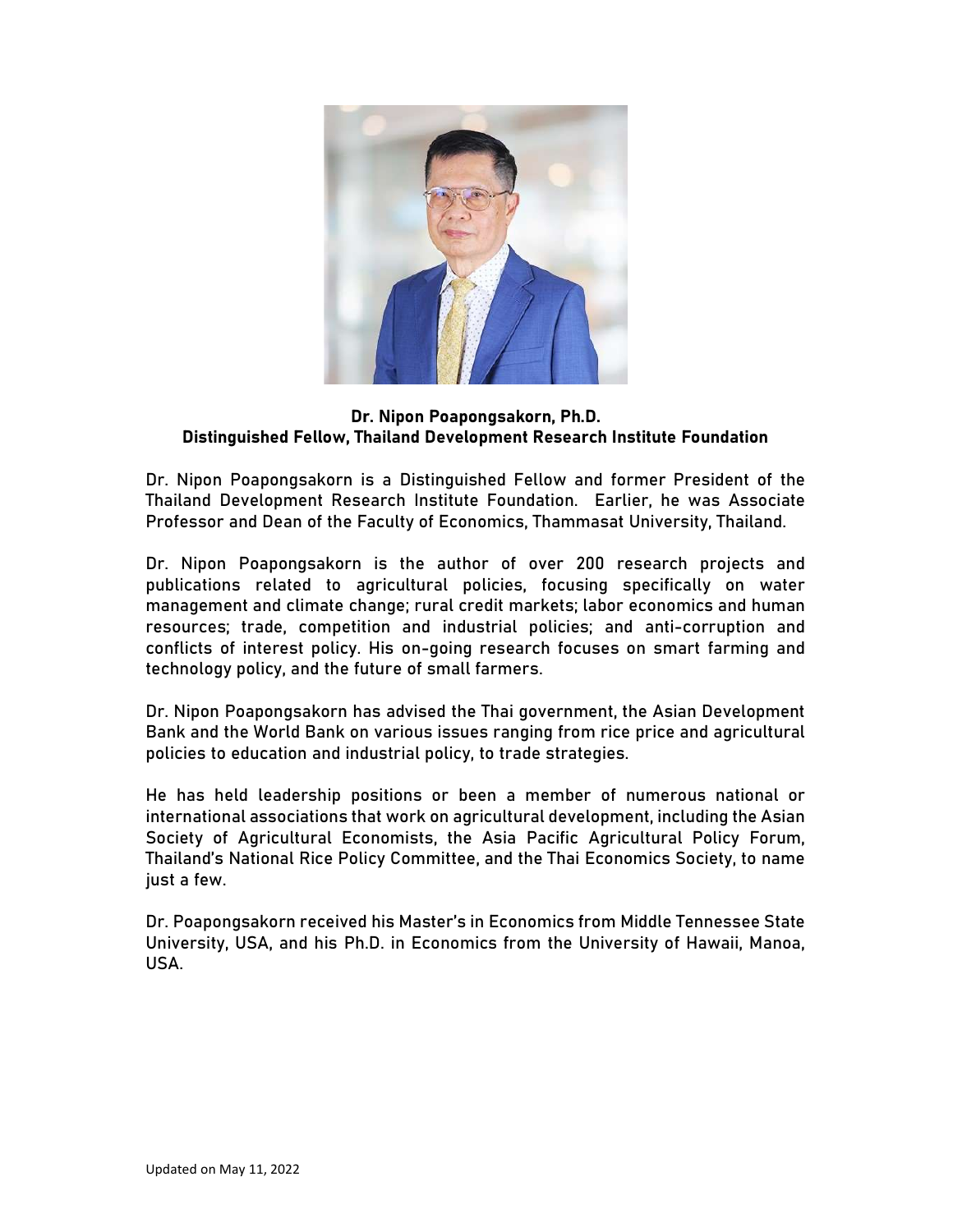

# Dr. Mercedita Agcaoili Sombilla, Ph.D. Undersecretary of the National Economic and Development Authority, the Philippines

Dr. Mercedita Agcaoili Sombilla is currently Undersecretary of the National Economic and Development Authority, which is the economic planning body of the Philippine Government.

Her early passion was research which she continues to do, aligned with various international policy institutions, including the International Food Policy Research Institute based in Washington D.C.; the International Rice Research Institute based in Los Baños, Laguna, the Philippines; and the Southeast Asian Center for Graduate Studies in Agriculture, also based in Los Baños Laguna.

As a researcher she focuses primarily on policy studies related to the development of agricultural and rural economies. Her work and research have provided her with rich perspective on critical challenges in the agriculture sector, particularly within the ASEAN region.

She has also served as consultant to various development partners, such as the Asian Development Bank, the World Bank, the International Fund for Agricultural Development, Australian Center for International Agricultural Research, the United States Agency for International Development, and also to various governmental ministries.

She received her M.A. in Economics from the University of the Philippines, and her Ph.D. in Agricultural Economics from the University of Minnesota, USA.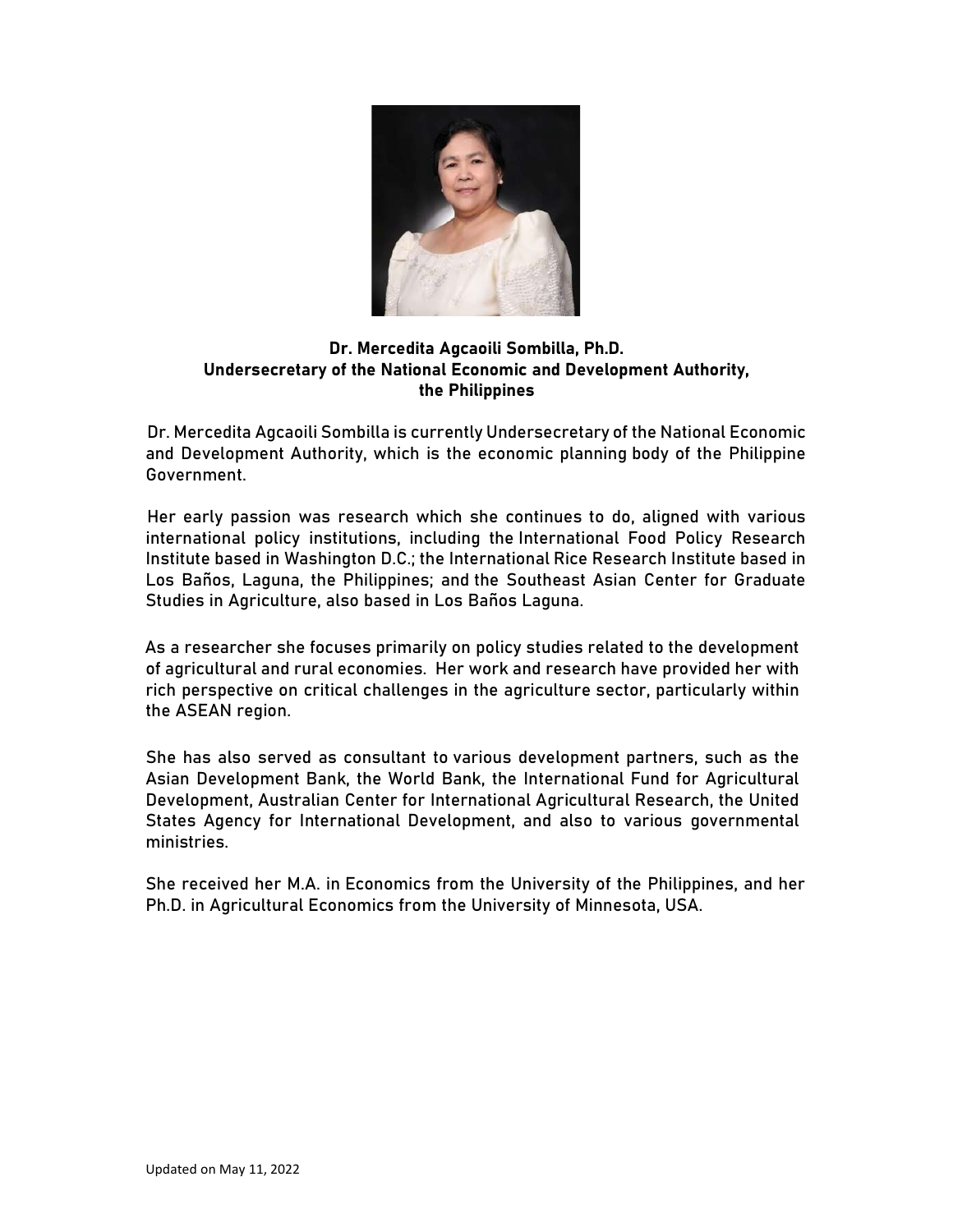

# Dr. Ravi Khetarpal Executive Secretary, Asia Pacific Association of Agricultural Research Institutions, Bangkok, Thailand

Dr. Ravi Khetarpal has been the Executive Secretary of the Asia Pacific Association of Agricultural Research Institutions (APAARI) since 2017. He facilitates information management and promotes networking and capacity building with partners in the Asia Pacific region involving projects related to agricultural innovation systems, phytosanitary compliance, pesticide risk mitigation, agribiotechnology and bioresources, agricultural science technology indicators, and risk mitigation.

He presently chairs the Tropical Agricultural Platform of the United Nation Food and Agriculture Organization (FAO) and was recently selected to chair the Global Forum of Agricultural Research and Innovation.

He previously served as Head, Plant Quarantine at the Indian Council of Agricultural Research National Bureau of Plants Genetic Resources, (ICAR-NBR), New Delhi, and also as Regional Director of ICAR Centre for Agriculture and Bioscience International (ICAR-CABI) for South Asia. He was also a Consultant to several collaborative projects sponsored by the FAO/World Bank/United States Department of Agriculture (USDA) that focused on biosecurity and compliances in Asian countries and he represented Asia as Developing Country Expert to the working group on Standards and Trade Development Facility (STDF) under the WTO's Agreement on the Application of Sanitary and Phytosanitary Measures (SPS).

He earned his Ph.D. in Life Sciences (Plant Pathology) from the University of Paris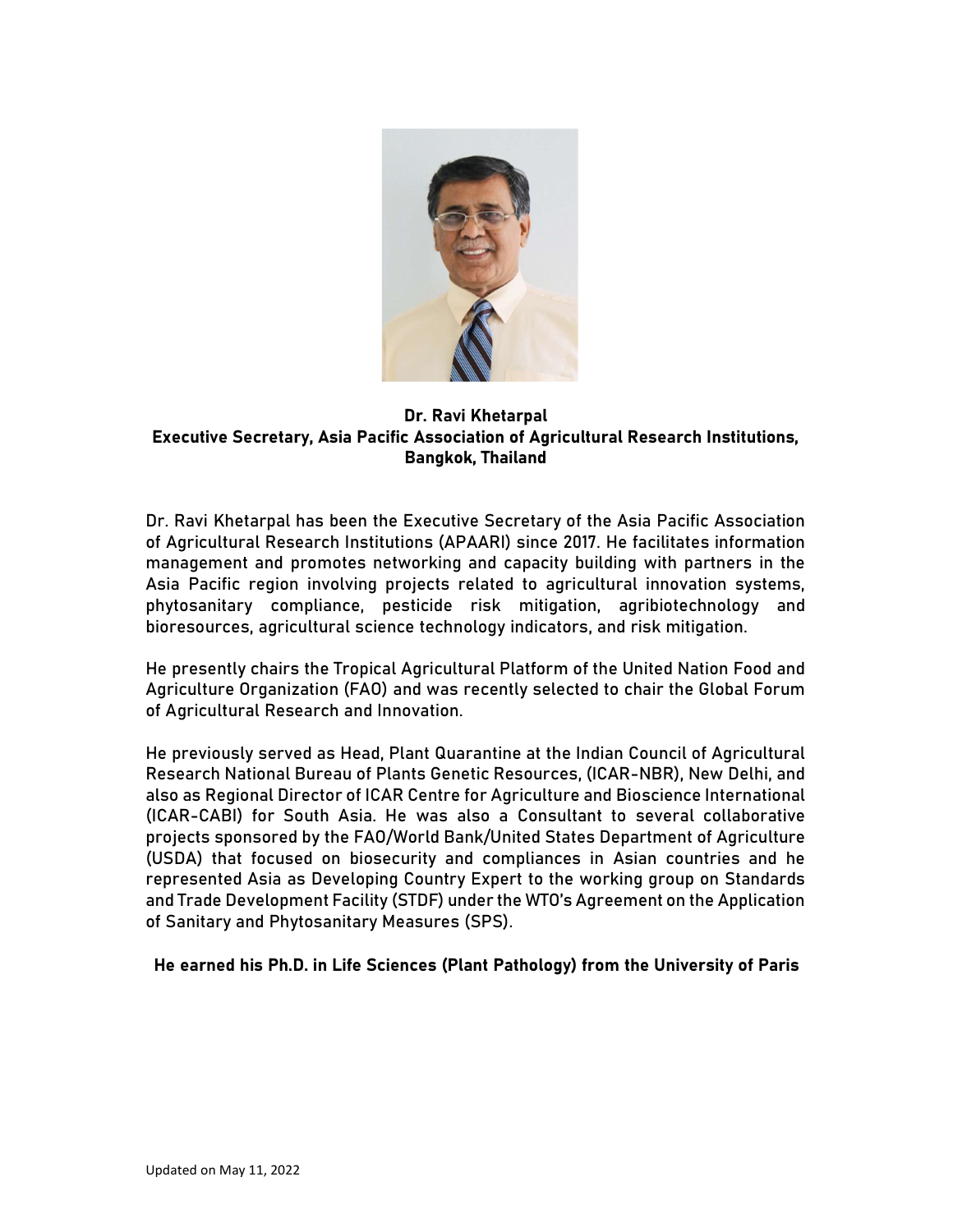

#### Dr. Eiichi Kusano Senior Researcher in the Social Science Division, Japan International Research Center for Agricultural Sciences (JIRCAS)

Dr. Kusano's expertise is analyzing food supply and demand using macro-level data. He compiled information on the food value chain in ASEAN member states for the Economic Research Institute for ASEAN and East Asia (ERIA) based in Jakarta, working with researchers in each country.

Currently, he has been conducting research on the impact of the fall armyworm, a transboundary pest insect, infecting countries in the Mekong Region, as well as estimating global food and nutrition supply for the Japan International Research Center for Agricultural Sciences (JIRCAS).

He has provided his expertise related to basic food supply and demand analysis to officials in the Ministry of Agriculture for ASEAN countries by actively participating in the activities of the ASEAN Food Security Information System (AFSIS) in Bangkok. He also shared his expertise regarding the food value chain to university students in ASEAN countries under a project of the ASEAN Sectoral Working Group on Agriculture Cooperatives (ASWG on ATE).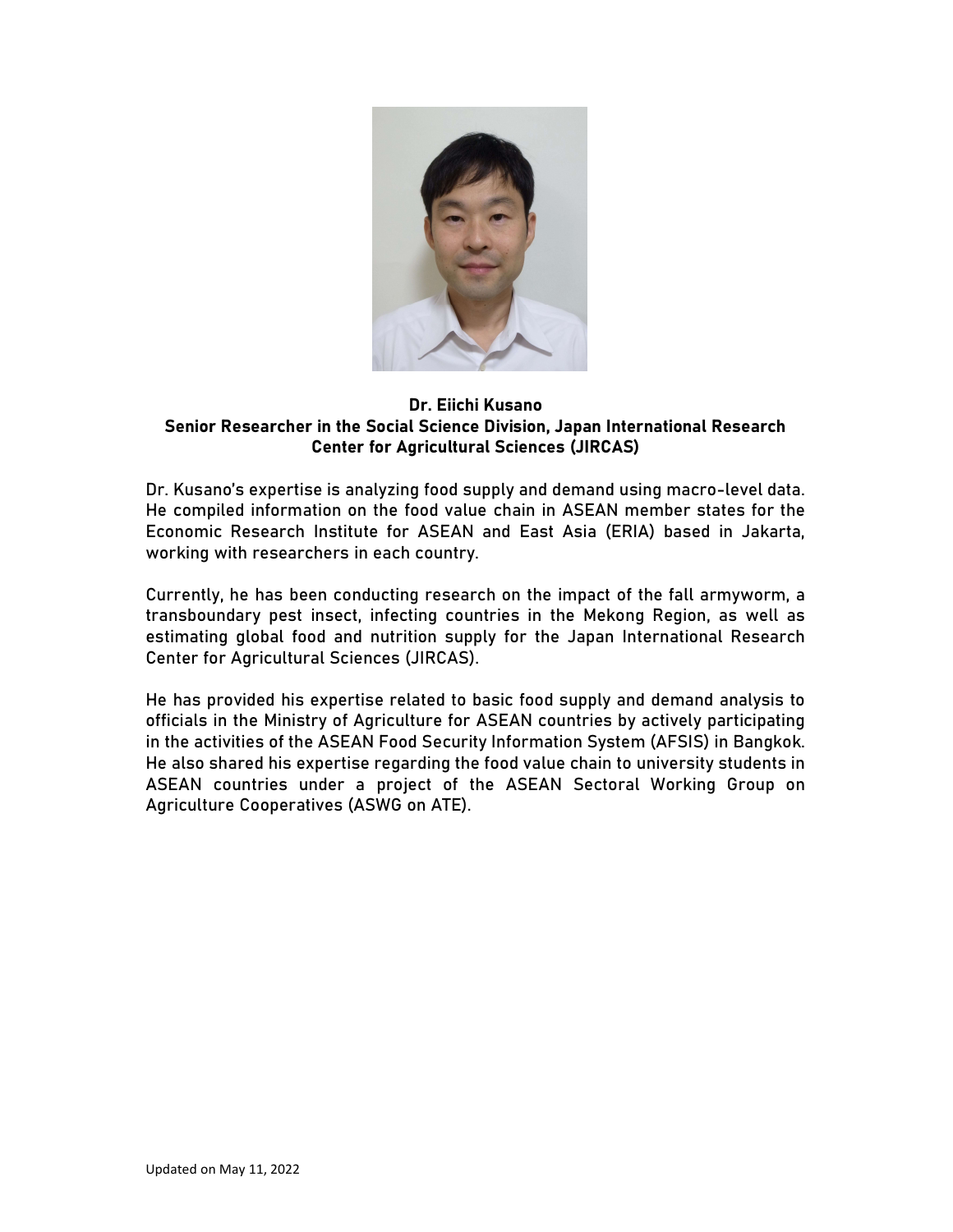

Mr. Chris Stevens Director, Global Agribusiness, Kellogg Company, Michigan, USA

Mr. Chris Stevens has been working in the Fast-Moving Consumer Goods industry for more than 30 years covering product development and innovation, brand marketing, national sales, commodity trading and procurement, including leading the Asia, Middle East & Africa Regional Procurement Organisation. Much of his career has been with the Kellogg Company.

Chris's current role is leading the Global Agribusiness function for Kellogg, which involves developing and managing global and regional supply chains of key agricultural ingredients, from varietal development through farming networks and onto the processor, and aligning key partners and networks to deliver the desired business outcomes.

His duties encompass the elements of sustainable and responsible agriculture, focusing on improving farmer livelihoods whilst making them more climate resilient and having a positive impact on reducing their greenhouse gas emissions footprint.

Chris earned his Bachelor's in Agricultural Science with Honours in Biochemistry from the University of Sydney, and his Master's in Finance and Marketing from the University of New South Wales, Australia.